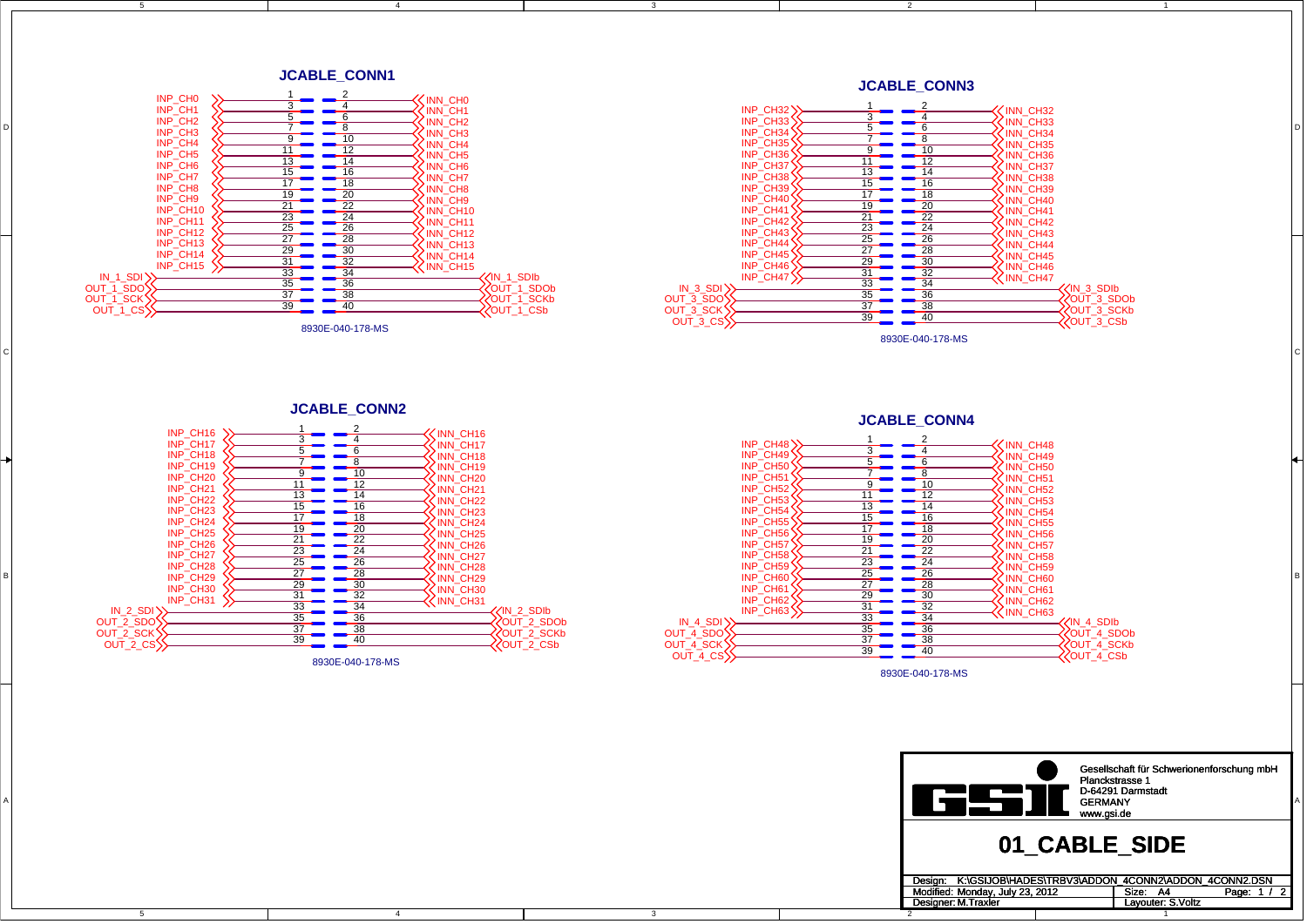5

4

4

3

3

2

2

C

A



A

dqLR2 174,176 186,188 190,192

INP\_CH16













|                                        | Gesellschaft für Schwerionenforschung mbH<br>Planckstrasse 1<br>D-64291 Darmstadt<br><b>GERMANY</b><br>www.asi.de |  |  |  |
|----------------------------------------|-------------------------------------------------------------------------------------------------------------------|--|--|--|
| 02 TRB SIDE                            |                                                                                                                   |  |  |  |
| K:\GSIJOB\HADES\TRBV3\ADDON<br>Desian: | 4CONN2\ADDON 4CONN2.DSN                                                                                           |  |  |  |
| Modified: Monday, July 23, 2012        | Size:<br>2l<br>А3<br>Page:                                                                                        |  |  |  |
| Designer: M. Traxler                   | Lavouter: S.Voltz                                                                                                 |  |  |  |
|                                        |                                                                                                                   |  |  |  |





5



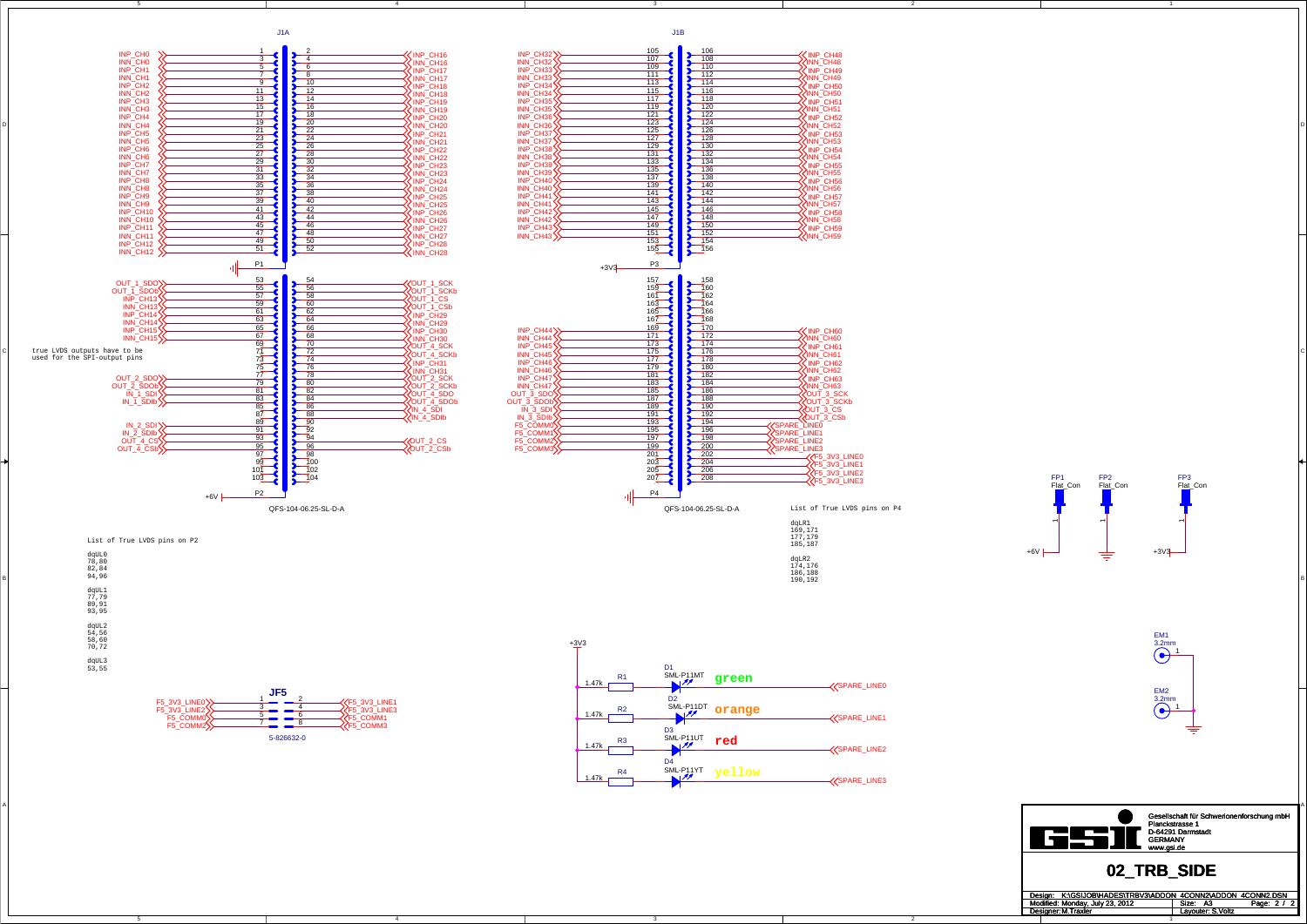





Ast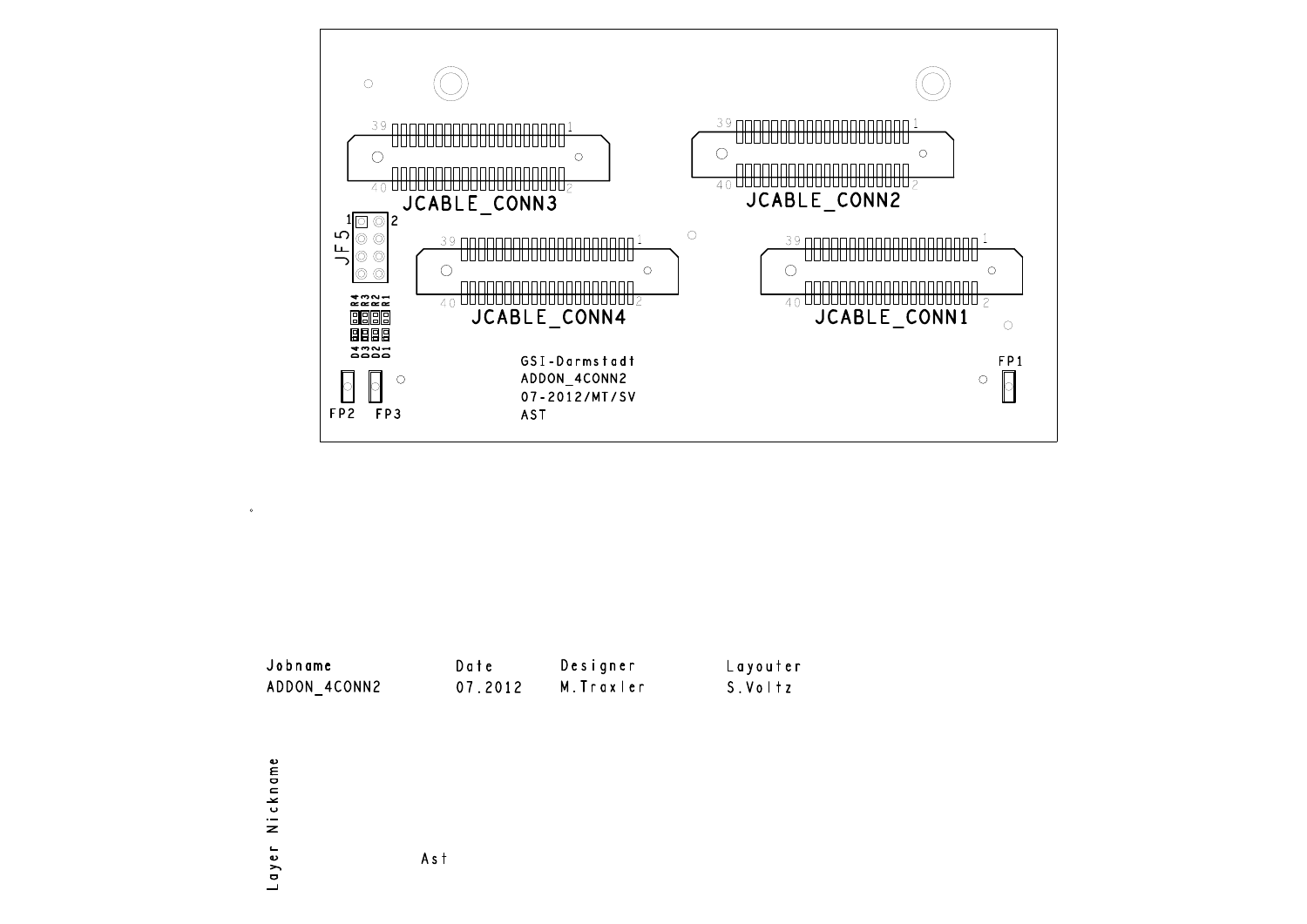



Layer Nickname

 $\bullet$ 

d s A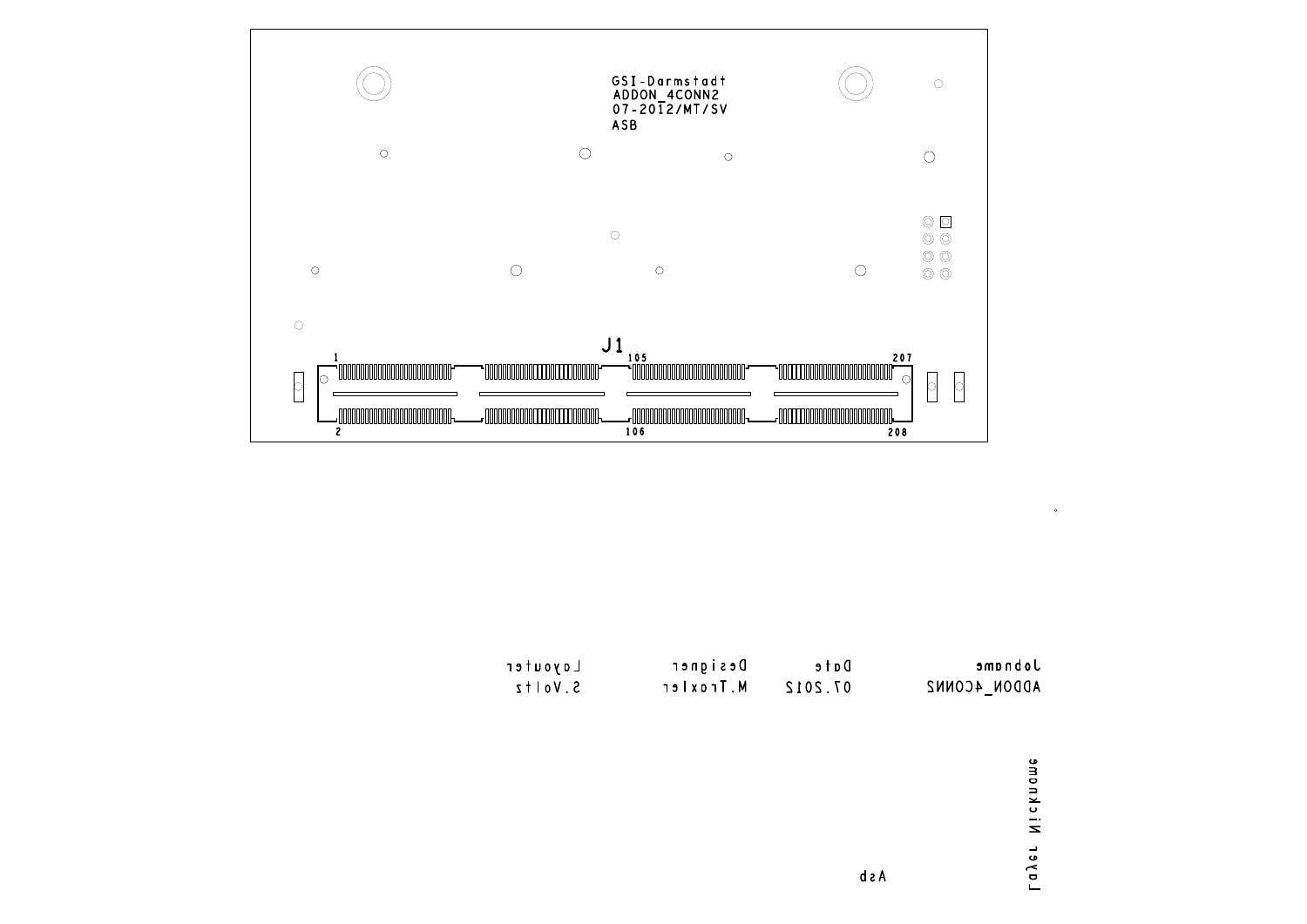

|               | DRILL CHART: TOP to BOTTOM   |                  |                |
|---------------|------------------------------|------------------|----------------|
|               | ALL UNITS ARE IN MILLIMETERS |                  |                |
| <b>FIGURE</b> | SIZE                         | PLATED           | QTY            |
|               | 0.25                         | PLATED           | 374            |
| $\circ$       | 0.4                          | <b>PLATED</b>    | 1              |
| ⊛             | 1.0                          | PLATED           | 8              |
| $^{\circ}$    | 1.2                          | PLATED           | 3              |
|               | 3.2                          | PLATED           | $\overline{c}$ |
| ⊛             | 1.1                          | NON-PLATED       | 4              |
| $^\circledR$  | 1.2                          | NON-PLATED       | $\overline{c}$ |
| ⊛             | 1.6                          | NON-PLATED       | 4              |
|               |                              | HOLFS ·<br>TOTAL | 398            |

| Jobname      | Date    | Designer   | Layouter |
|--------------|---------|------------|----------|
| ADDON 4CONN2 | 07.2012 | M. Traxler | S.Voltz  |

Drd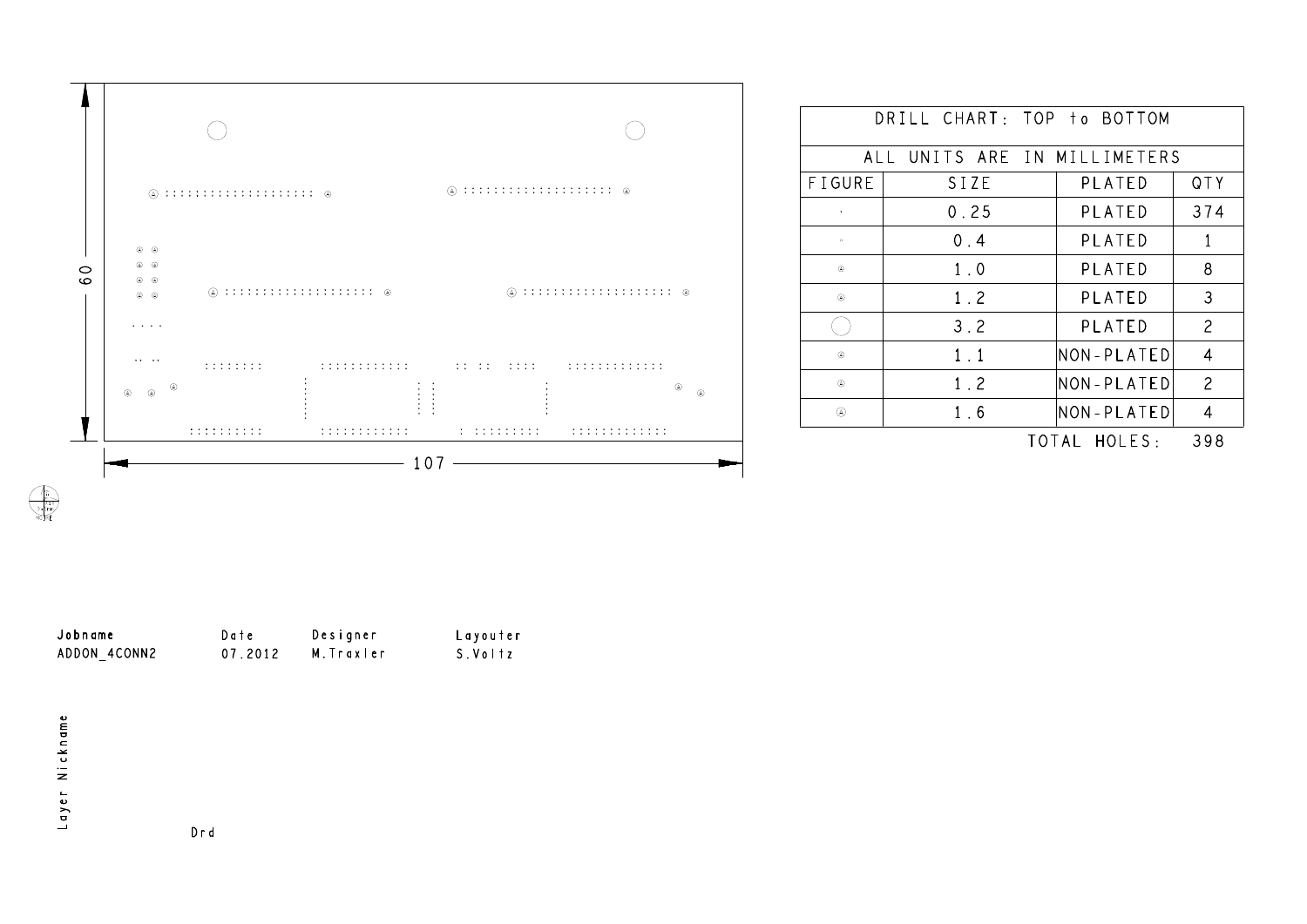

 $F a b$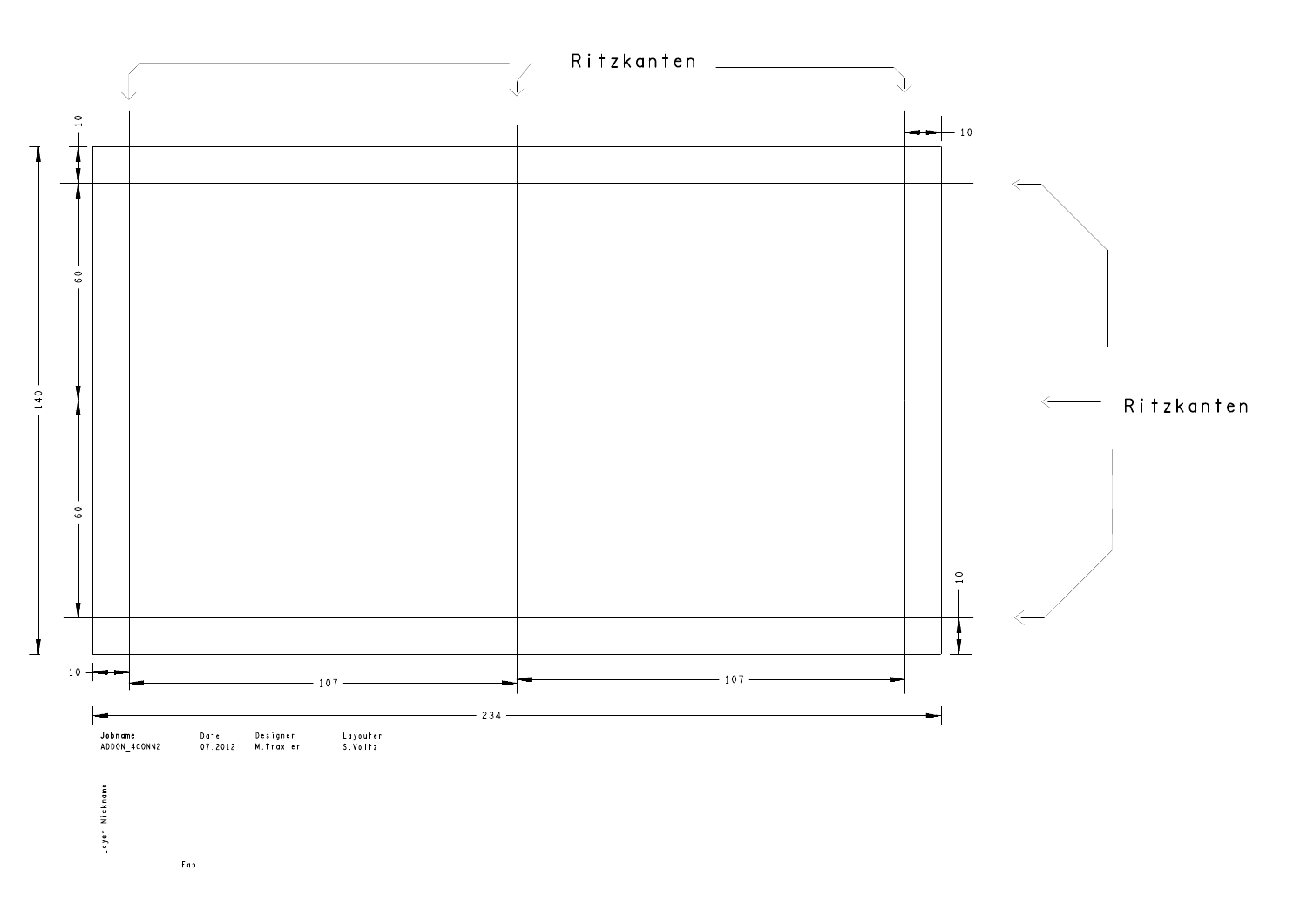



| Jobname      | Date    | Designer   | Layouter |
|--------------|---------|------------|----------|
| ADDON 4CONN2 | 07.2012 | M. Traxler | S.Voltz  |

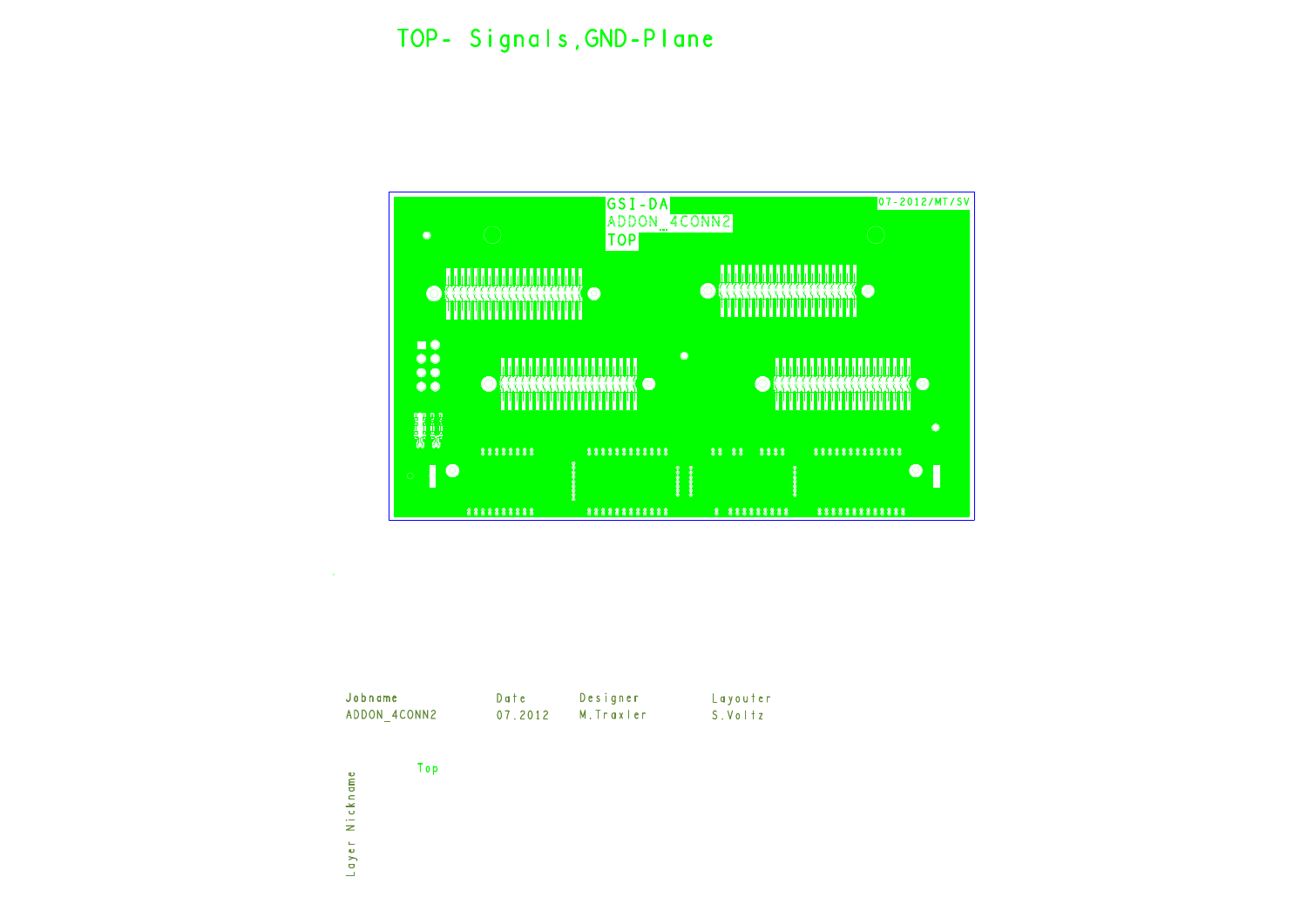## IN1- Diff.Pairs





| ADDON 4CONN2 | 07.2012 | M. Traxler | S.Voltz |
|--------------|---------|------------|---------|
|              |         |            |         |

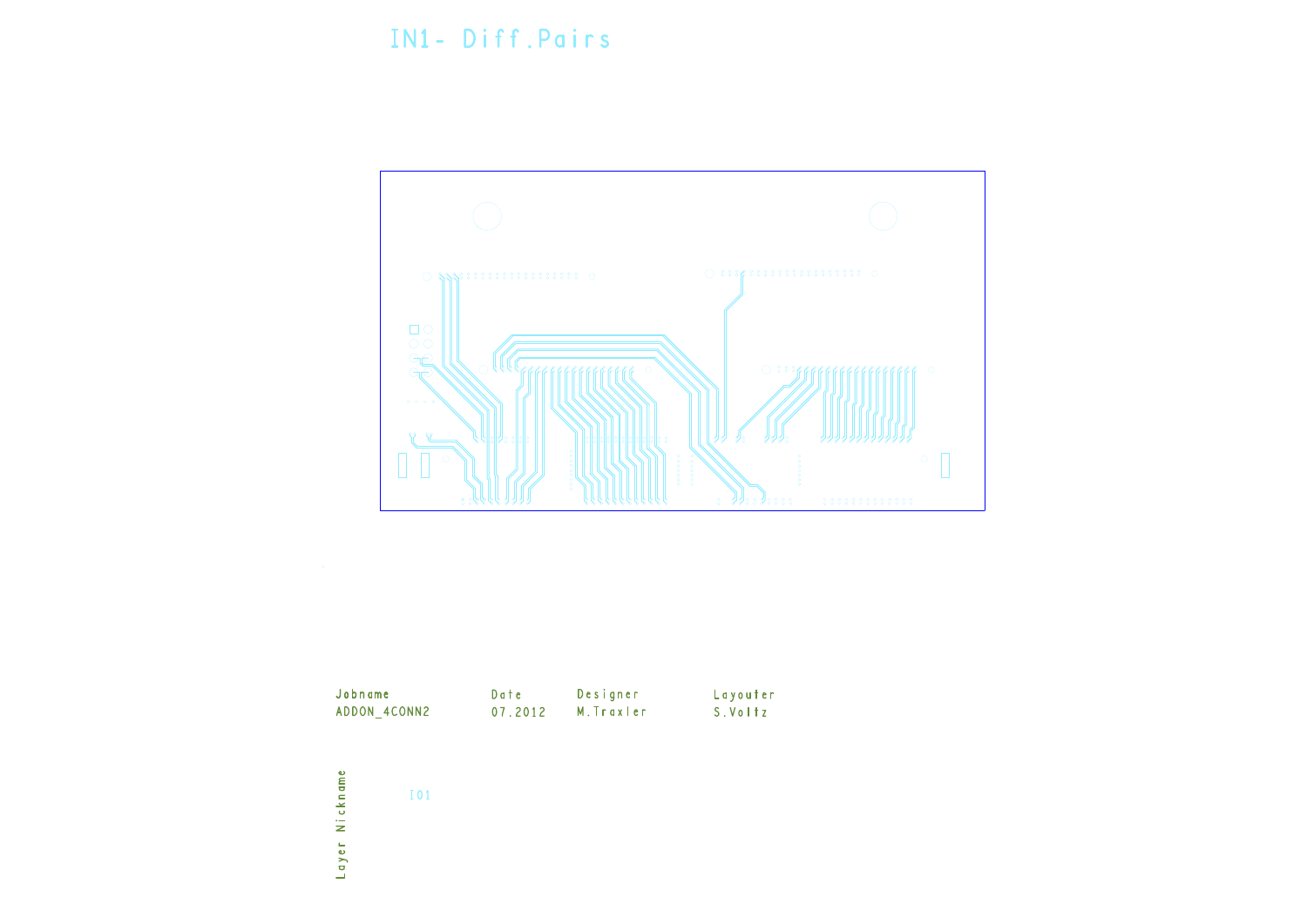## IN2- Planes: +3V3, +6V





| Jobname      | Date    | Designer   | Layouter |
|--------------|---------|------------|----------|
| ADDON 4CONN2 | 07.2012 | M. Traxler | S.VoItz  |

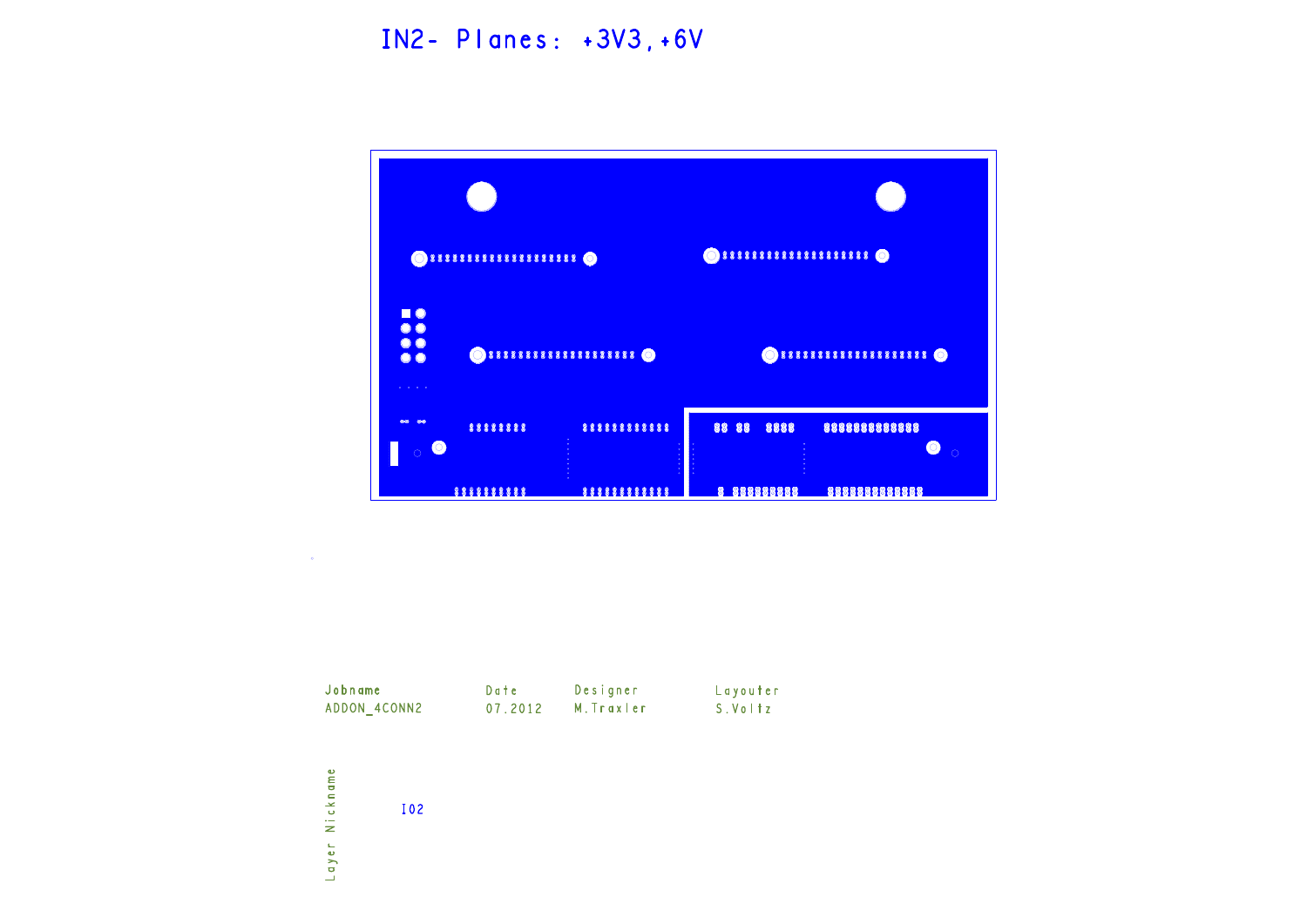## IN3- GND-Plane



 $\sim$ 

Jobname Date Designer Layouter ADDON\_4CONN2 07.2012 M. Traxler S. Voltz

Layer Nickname **I03**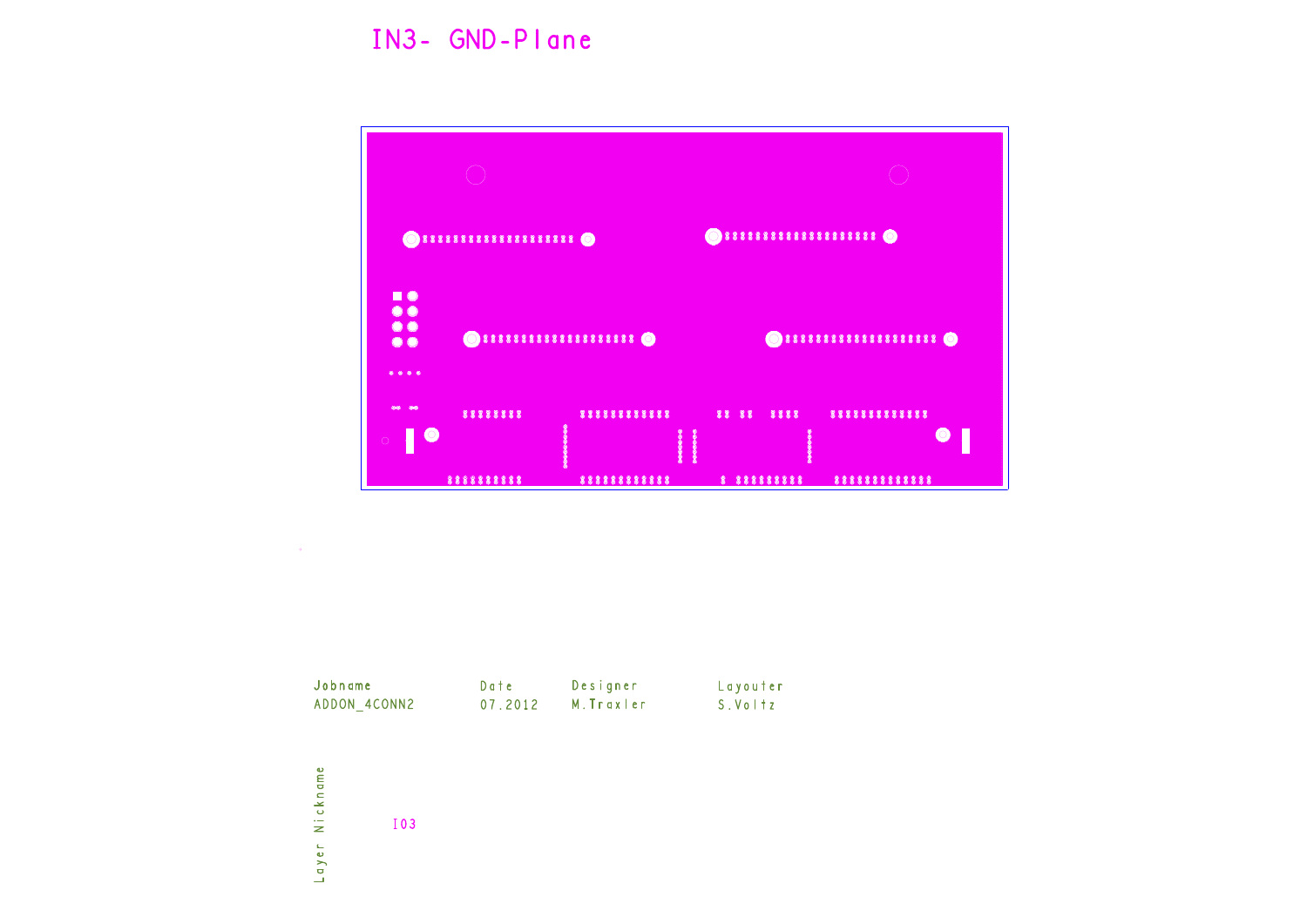## IN4- Diff.Pairs







| Jobname      | Date    | Designer   | <b>Layouter</b> |
|--------------|---------|------------|-----------------|
| ADDON 4CONN2 | 07.2012 | M. Traxler | S.Voltz         |
|              |         |            |                 |
|              |         |            |                 |
|              |         |            |                 |







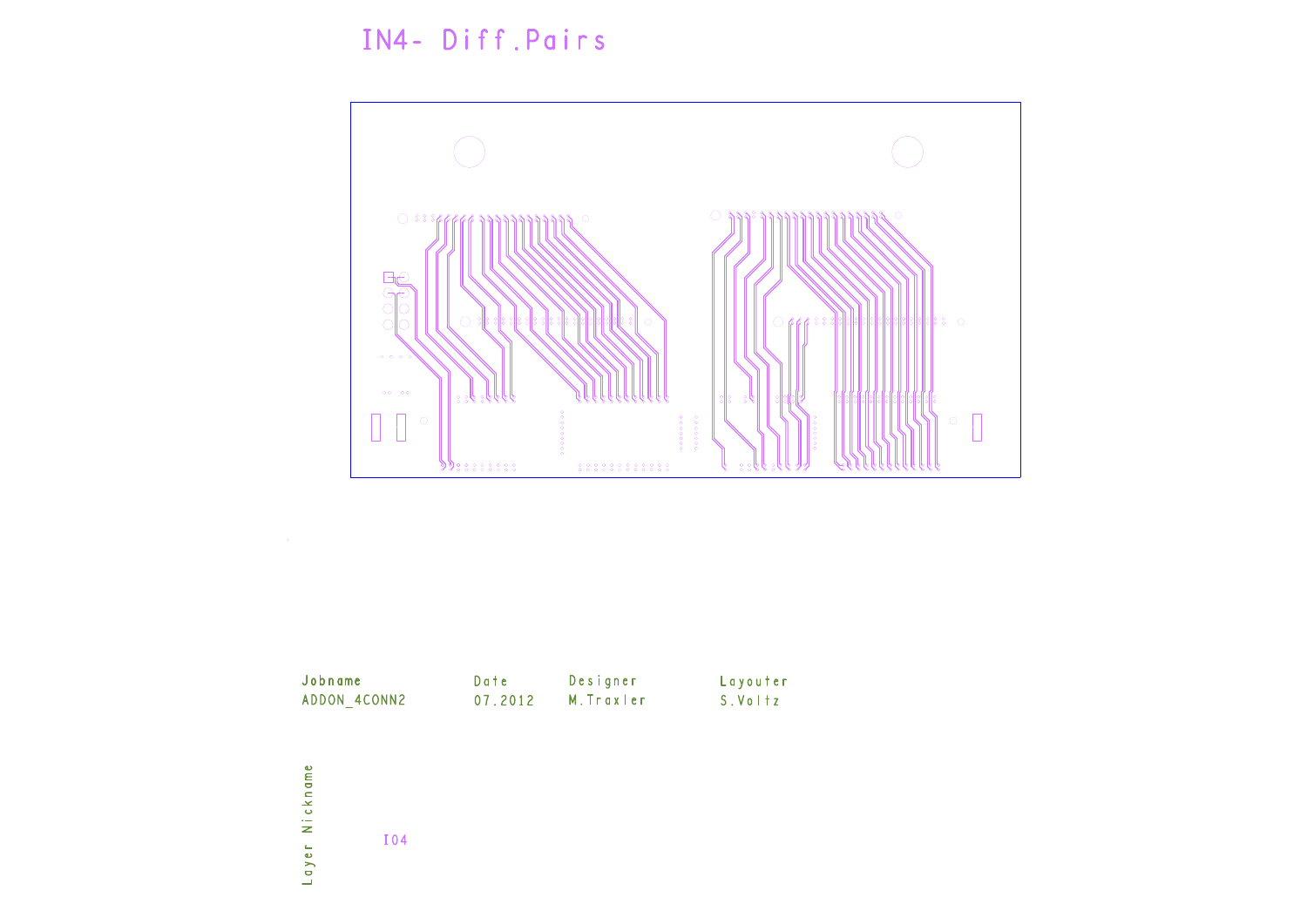BOT- Signals, GND-Plane







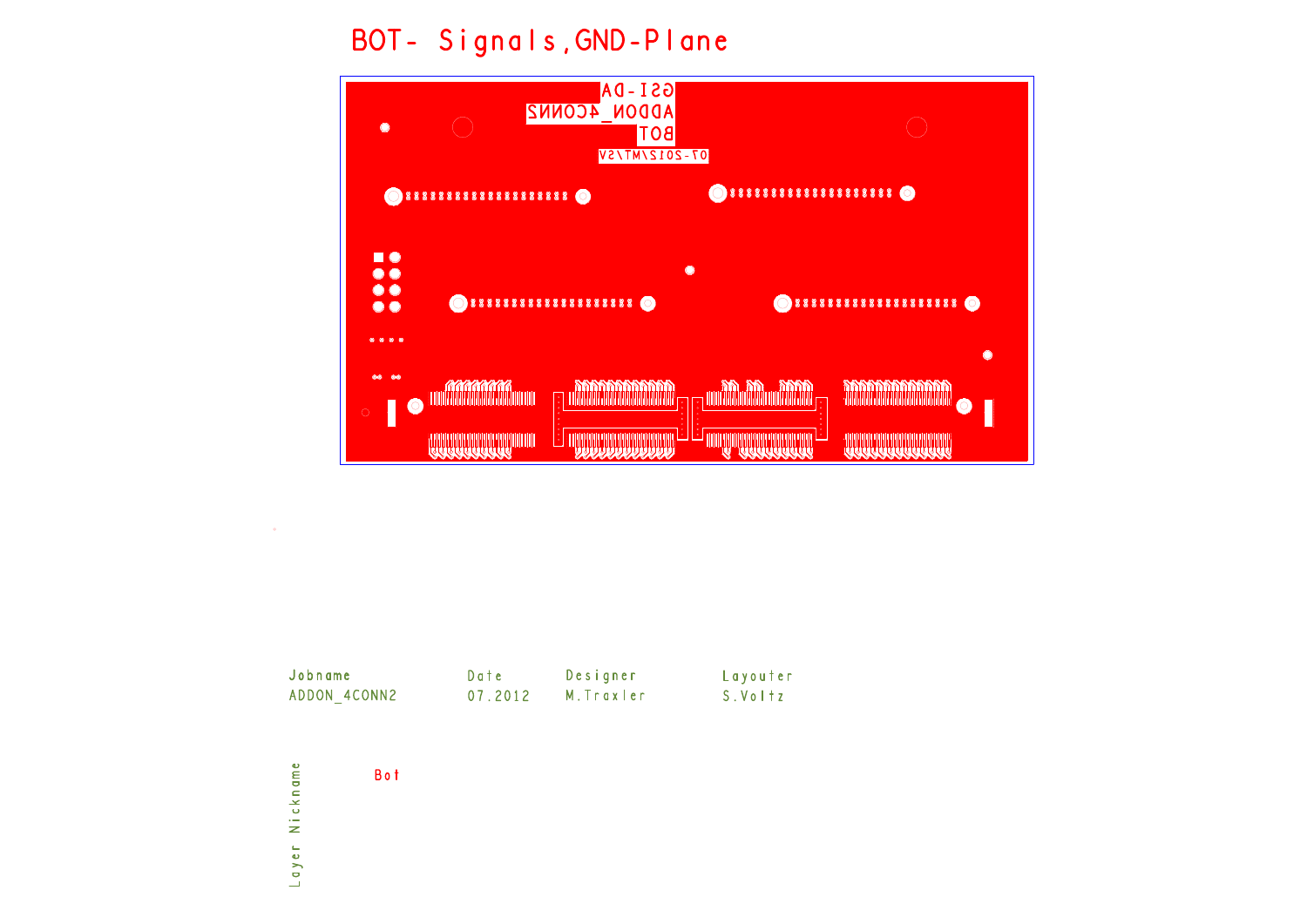